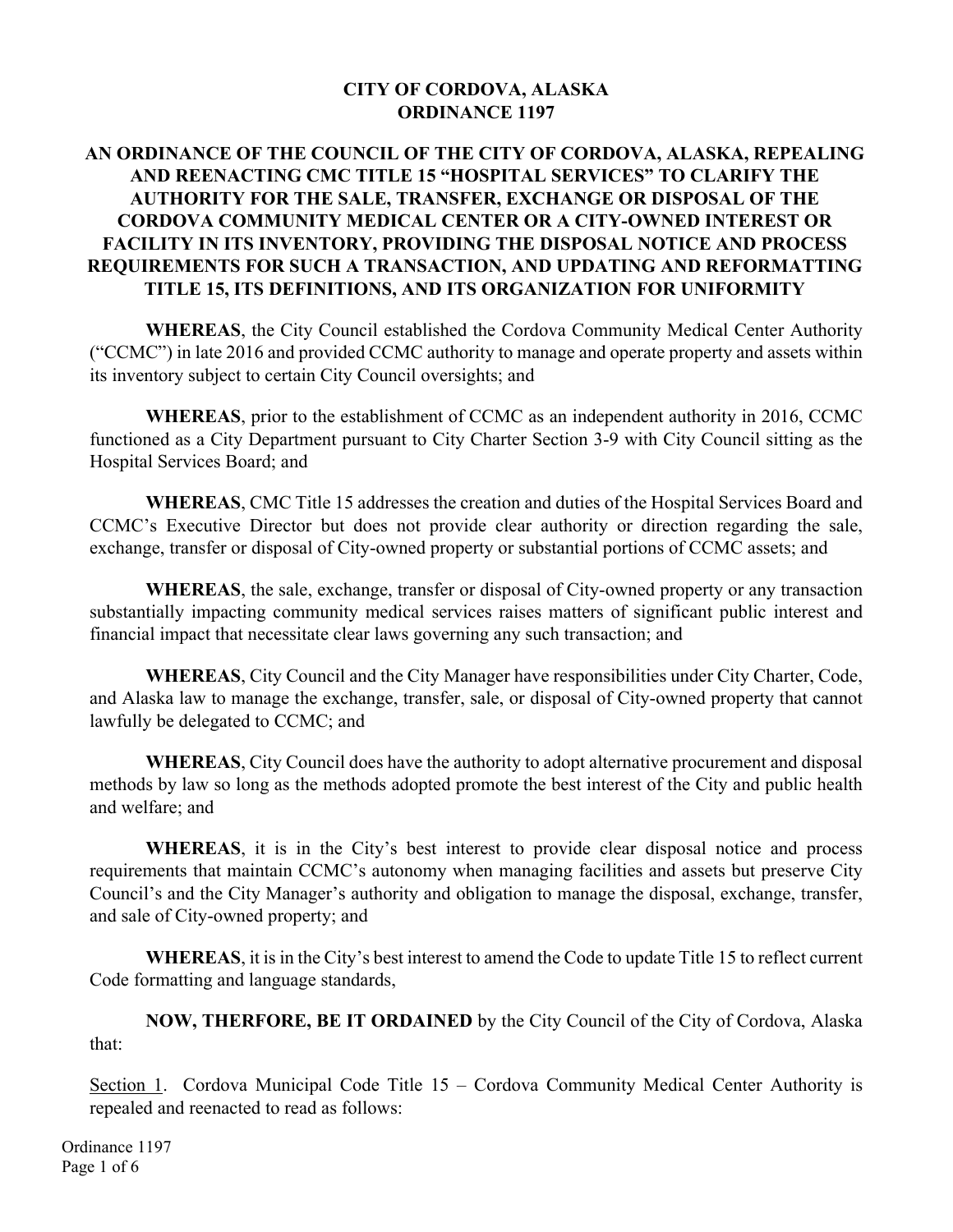# **Title 15 CORDOVA COMMUNITY MEDICAL CENTER AUTHORITY**

- **Chapter 15.10 General Provisions**
- **Chapter 15.20 Hospital Services Board**
- **Chapter 15.30 Hospital Administration**
- **Chapter 15.40 Revenue and Finance Management**

# **Chapter 15.10 General Provisions**

## **15.10.001 Established.**

A. The Cordova Community Medical Center Authority shall be established as a public corporate authority of the City of Cordova ("city"), for the purposes of managing the operations of the Cordova Community Medical Center ("CCMC"). This authority is an instrument of the City but exists independently of and separately from the City.

# **15.10.005 Definition of Cordova Community Medical Center or CCMC.**

Cordova Community Medical Center or CCMC shall mean the group of facilities consisting of an acute care hospital, long term care facility and clinic, and all other health care facilities owned and/or operated by the City.

## **15.10.050 Powers.**

In furtherance of its corporate powers, the authority has the following powers:

- 1. To sue and be sued. To have a seal and alter it at pleasure.
- 2. To adopt, amend, and repeal bylaws for its organization and internal management in compliance with federal, state, and local laws.
- 3. To operate and manage the City land and facilities in CCMC's inventory.
- 4. To design, construct, improve, alter, or repair the City land and facilities in CCMC's inventory, subject to budgetary approval.
- 5. Subject to Section 3.10.020, to accept gifts, grants, or loans, and enter into contracts, partnerships, joint ventures, and similar agreements, or other transactions with any public or private entity regarding the management or operation of City land and facilities in CCMC's inventory.
- 6. To deposit or invest its funds.

## **15.10.060 Legal counsel.**

The City Attorney shall advise and assist CCMC in general legal matters. CCMC shall also have the power to retain independent and/or specialized counsel in matters affecting CCMC.

# **15.10.070 Restructuring, Dissolution or Sale of CCMC.**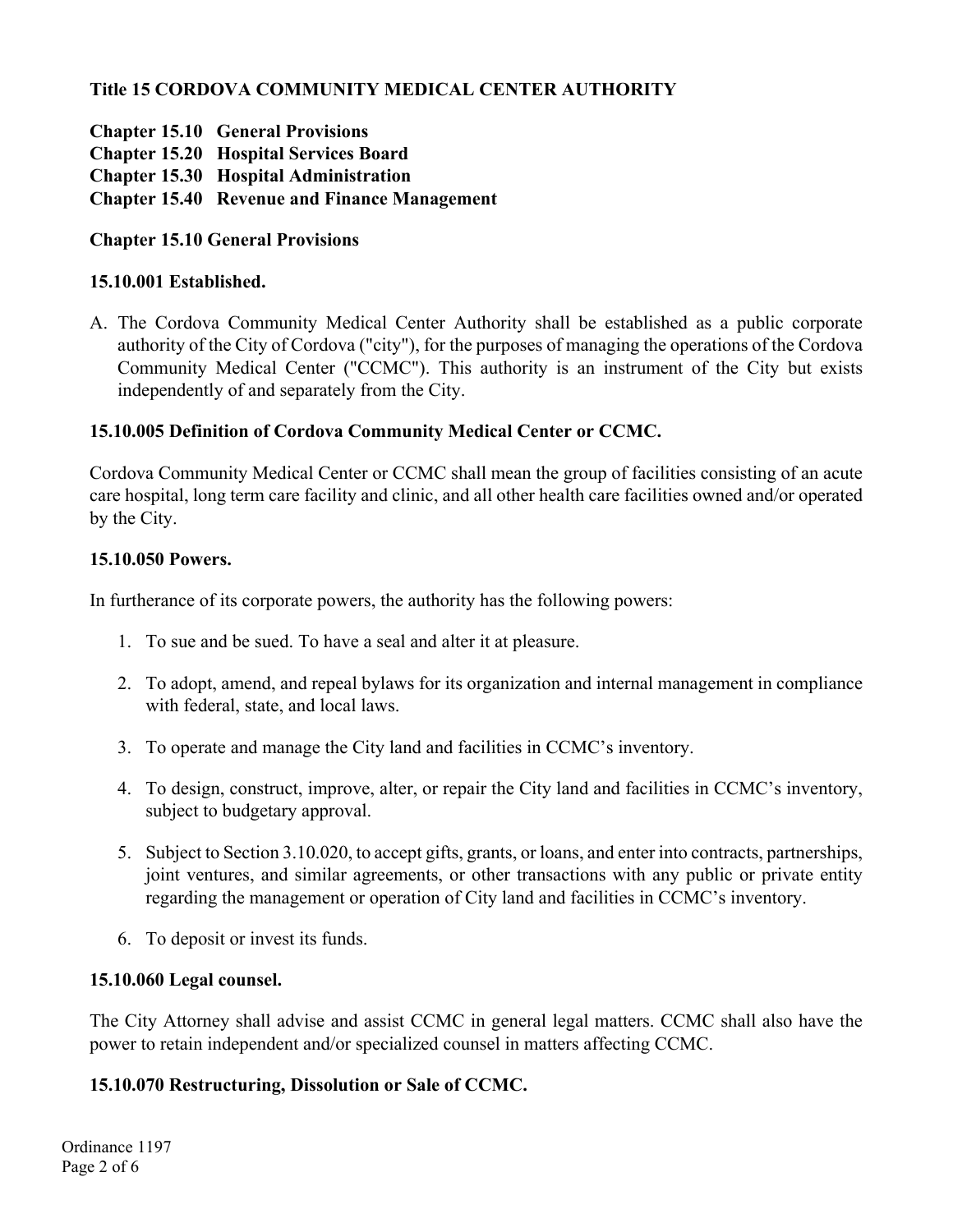- A. The dissolution, disposal, substantial restructuring, exchange, sale, or transfer of an interest in CCMC itself or City real property or buildings within CCMC's inventory must be approved by City Council via ordinance.
- B. Except as otherwise provided in this Section, any dissolution, disposal, exchange, sale or transfer of an interest in CCMC or City-owned real property or buildings within its inventory must comply with the disposal and notice requirements in Title 5 of this Code.
- C. Council may authorize the use of alternative disposal and notice requirements for the dissolution, disposal, substantial restructuring, exchange, sale or transfer of an interest in CCMC itself, or in real property or buildings within CCMC's inventory, so long as Council adopts a resolution containing the following:
	- 1. Findings by Council that the dissolution, disposal, substantial restructuring, exchange, sale or transfer cannot be completed without the use of an alternative disposal method and that the use of an alternative disposal method is necessary to promote the best interests of City residents and visitors; and
	- 2. Directive to City Manager to form a Joint Administrative Negotiation Team.

## **15.10.080 CCMC Joint Administration Negotiation Team.**

- A. The City Manager shall appoint members of the Joint Administrative Negotiations Team and provide the tasks and responsibilities of the Team. Team members shall at least include:
	- 1. Hospital Administrator or his or her designated CCMC employee
	- 2. Board Chair or other individual appointed by the Board
	- 3. Mayor or other individual appointed by City Council
- B. The City Manager may retain separate legal counsel to represent the interests of the City in negotiations and to advise the Team and may retain consultants to represent the City and advise the Team during negotiations.
- C. The Team shall be solely administrative in nature and shall not be subject to the open meetings act.
- D. Team members and/or members of their household may not have a substantial financial interest in the transaction nor any relationship or interest in the transaction that could reasonably be found to result in bias or partiality by a Team member or member of his or her household.

#### **15.10.090 Dissolution.**

CCMC shall continue to exist until and unless it is terminated by ordinance. Upon termination, any Cityowned property or assets shall return to the exclusive control and ownership of the City.

## **Chapter 15.20 Hospital Services Board**

#### **15.20.010 Board of directors.**

Ordinance 1197 Page 3 of 6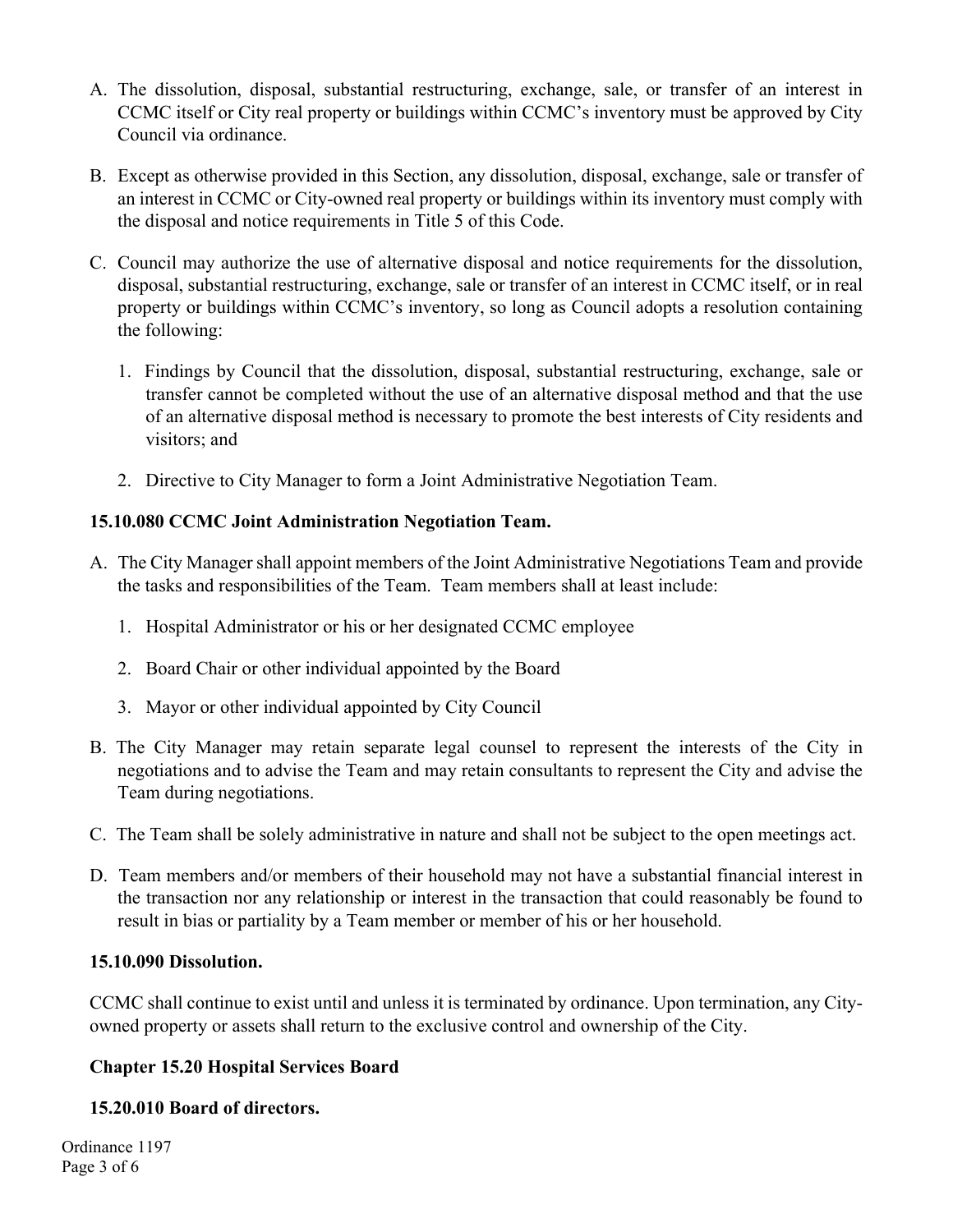- A. CCMC shall be governed by a board of directors consisting of five members, elected by the voters of Cordova, Alaska and referred to as the Hospital Services Board. Board members shall be qualified electors of the city of Cordova.
- B. No member of the Board shall be an employee, or immediate family member (as defined in 42 CFR 1001.1001(a)(2)) or member of the household of an employee of CCMC or other medical provider in Cordova either now or any time in the past twelve months; a tenant of the facility either now or any time in the past twelve months; a board member or director of a medical provider other than CCMC either now or any time in the past twelve months; a contractor that provides medical or other services to the facility either now or any time in the past twelve months; an employee of any such tenant or contractor either now or any time in the past twelve months; an individual, an immediate family member (as defined in 42 CFR  $1001.1001(a)(2)$ ) or a member of the household of an individual, or a managing employee of an entity, that has been excluded from participation in Medicare, Medicaid or any other Federal health care program as listed on the United States Department of Health and Human Services, Office of Inspector General's List of Excluded Individuals/Entities.
- C. No member, or former member, of the Board shall be eligible for employment or contracting to provide services to CCMC until at least twelve months have elapsed since they last served on the Board.
- D. Members shall be elected by the voters to three-year, staggered terms. In the first election, the highest vote getter will serve a three-year term, the next two highest vote getters will serve two-year terms and the next two highest vote getters will serve one-year terms. Thereafter, the members elected will serve three-year terms.
- E. Vacancies on the board shall be filled by the board until the next regular election, when a member shall be elected to serve the rest of the unexpired term in the same manner that a mayor is now or may hereafter be elected to serve the rest of an unexpired term.
- F. In the event that there are not enough members elected to fully seat a five-member board at the first election, the Cordova City Council shall select enough members to fill the vacancies. This section shall only apply to the first election, all other vacancies thereafter shall be filled in accordance with subsection E. above.
- G. The Board shall meet at least monthly, at a time and place to be designated by the board. Notice and agenda of all regularly scheduled meetings shall be posted at a public location in the CCMC, and at City Hall. Any two members of the Board may schedule a special meeting at any time when they determine such a meeting is necessary and all special meetings shall be posted with a minimum of 24 hours' notice.
- H. The Board may maintain membership in any local, state, or national group or association organized and operated for the promotion of the public health and welfare or the advancement of the efficiency of medical center and community health facilities administration, and in connection therewith, pay dues and fees thereto.

Ordinance 1197 Page 4 of 6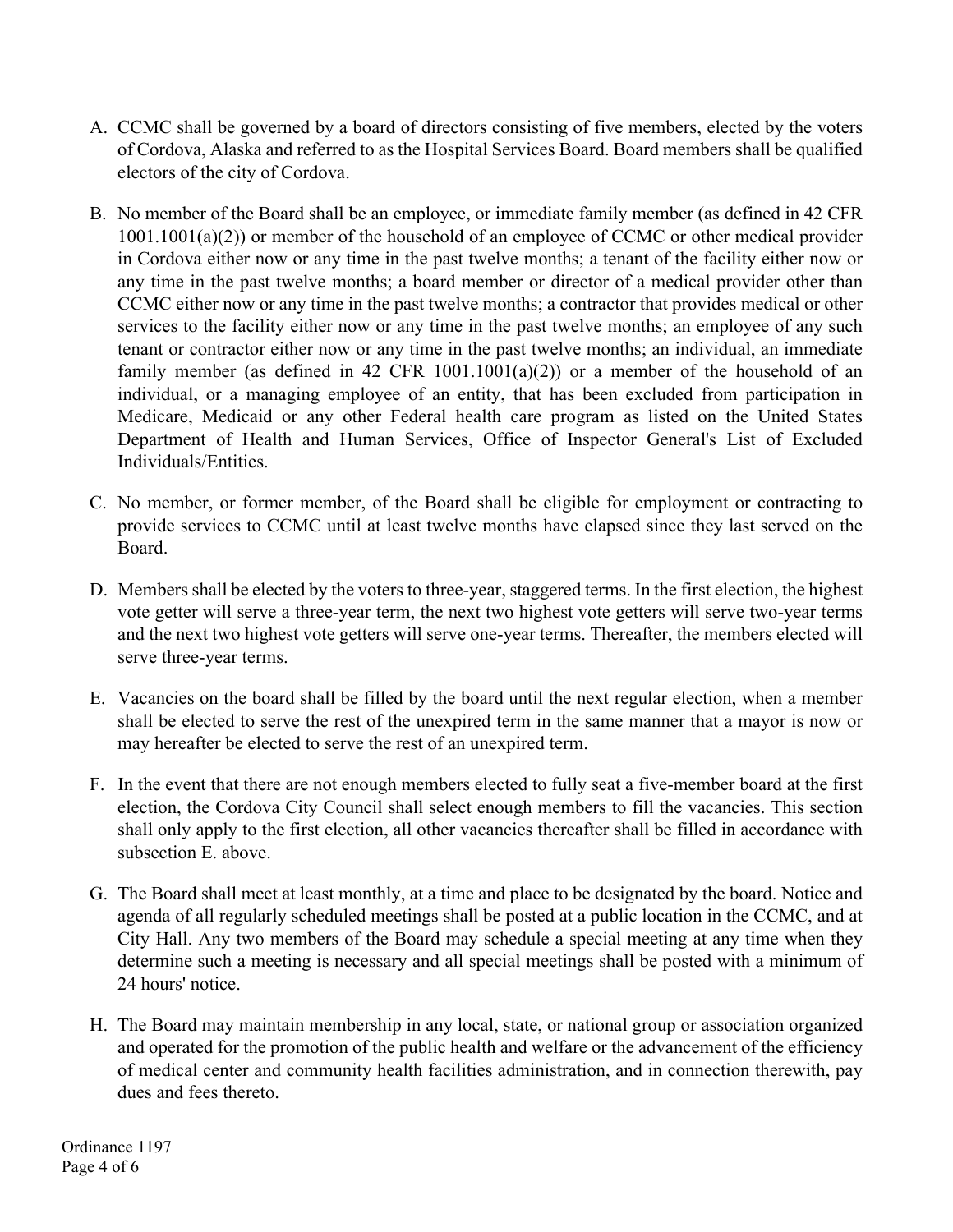### **Chapter 15.30 Hospital Administration**

#### **15.30.020 Administration.**

- A. The Board shall select the chief executive officer ("CEO") of the CCMC. The CEO shall serve at the pleasure of the Board. The CEO shall establish and direct all operations of CCMC activities, both internal and external.
- B. The authority and duties of the CEO are as follows:
	- 1. The CEO shall be the Hospital Administrator, responsible for the overall supervision and direction of the affairs and activities of CCMC. The CEO shall have such authority and duties as may be assigned and directed by the board and those generally incumbent with CEOs at other hospitals.
	- 2. Be responsible for carrying out all applicable federal and state laws, city code, and CCMC rules and regulations. Ensure compliance of CCMC with national, state and local standards and accreditation agencies.
	- 3. Establishes policies pertaining to total patient care, personnel, medical staff, financial status, public relations, maintenance of building and grounds, all other policies needed for the operation of CCMC under broad directives from the board. Reviews compliance with established policies by personnel and medical staff. Periodically reviews policies and makes changes as found necessary.
	- 4. Establishes departmental staffing patterns. Evaluates job performance, prepares job descriptions, establishes job classifications and sets wage and salary schedules. Hires and discharges employees at CCMC in a manner consistent with federal and state laws and in accordance with the personnel policies of CCMC. Evaluates competence of the work force.
	- 5. Work with the professional staff and those concerned with the delivery of quality professional services at the hospital to ensure that the best possible care may be rendered to all patients.
	- 6. Regularly checks financial status of CCMC and maintains an efficient accounting system to meet the needs of the facility. Develops budget forecasting model, prepares changes to the fee schedules to insure coverage of cost of operations.
	- 7. Attends all meetings of the CCMC boards and all committee meetings of the board.
	- 8. Prepares such reports as may be required on any phase of hospital activity by the board.
	- 9. Represents CCMC in dealings with outside agencies, including governmental and third-party payors. Represents CCMC at top level meetings, etc. and participates in such.
	- 10. Perform other duties that may be in the best interests of CCMC.

#### **15.30.040 Reports and recommendations.**